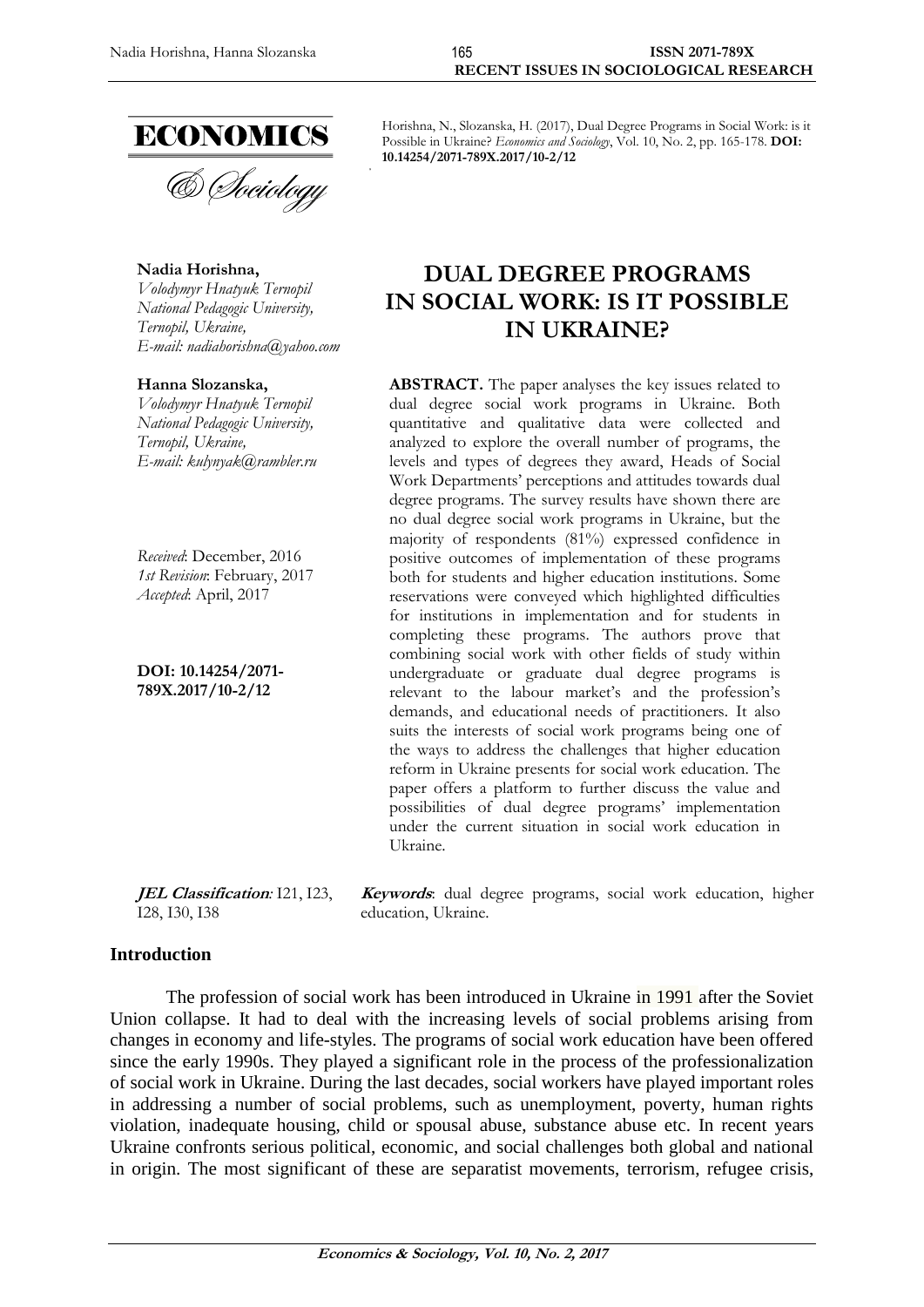stratification between rich and poor, decline in living standards. To deal effectively with these challenges social workers often need skills and knowledge beyond the profession.

This request of social work practice reflects the needs of today's highly competitive labor markets in professionals whose expertise can be applied to several sectors. Nowadays, having only a social work degree may not be enough to address profession's challenges and make a fulfilling and rewarding career. Earning a dual degree may improve graduates' chances to land a job, perform their work at a higher level of efficiency, help them speed the advancement in social work career, satisfy their interests beyond social work, and can be useful in making a career transition.

The statistical data show that 56% of the professionals (unfortunately, we were not able to find statistics collected on social workers exactly) have to get second degree in another field of study to achieve their professional objectives (Second Higher Education, 2011).

Therefore, combining social work with other fields of study within undergraduate or graduate dual degree programs is relevant to the labour market's and profession's demands as well as educational needs of practitioners.

In Ukraine the higher education reform is now underway with the goal of raising quality of education and making it more relevant to the labor market needs. Social work education, being a part of the higher education system, but facing specific issues and challenges, has to look for its own ways of overcoming them and achieving the goals of the reform. Implementation of dual degree programs is seen as an adequate response for the demands of professional practice, labour market and educational reform.

Given the lack of information on dual degree social work programs in Ukraine the study was conducted to collect the data on them and to identify their benefits and constrains in the current situation of reforming higher education. Dual degree programs in the USA and England were examined to guide their development and improvement in Ukraine.

#### **1. Literature review**

There are some published researches focused on social work dual degree programs. The earliest articles are dedicated to the analyses of the possibilities of combining different fields of study within social work (Hartford, 1976), the process of socialization and status in profession of dual degree programs' graduates and social work-only graduates [\(McClelland,](#page-12-0)  [1985\)](#page-12-0). Later articles explore motivations, perspectives, experiences (Nelson-Becker, 2005; Frankowska *et al.*, 2015), salaries, career satisfaction (Ruth *et al.*[, 2006;](#page-12-1) Bakotić, 2016) and identification with social work (Miller *et al.*, 2008) of dual degree programs' graduates.

Some studies outline challenges associated with the incorporation of inter professional education, like difficulties for students of establishing dual professional identities [\(Davis](#page-11-0) *et al.*[, 1999;](#page-11-0) [Sharland](#page-12-2) *et al.*, 2007; Svarcová *et al.*, 2011), different value orientations in social work and nursing which may produce conflicts in professional practice [\(Trevillion &](#page-13-0)  [Bedford, 2003\)](#page-13-0), or logistical barriers, development and delivery of inter professional modules, integration of inter professional education throughout the whole student experience (Barrett *et al.*, 2003; Pérez-Bustamante Ilander *et al.*, 2016). One study highlights concepts useful in social work-nursing collaboration in helping members of vulnerable populations [\(Moxley &](#page-12-3)  [Washington, 2015\)](#page-12-3).

The overall consistency of the findings argues that inter professional learning opportunities are one of the key ingredients for the development of critical practice and emergence of practitioners with a new professional identity capable of flexible career progression across professional boundaries. Two studies – although in favor of inter professional education – expressed reservations that the time and labour efforts are required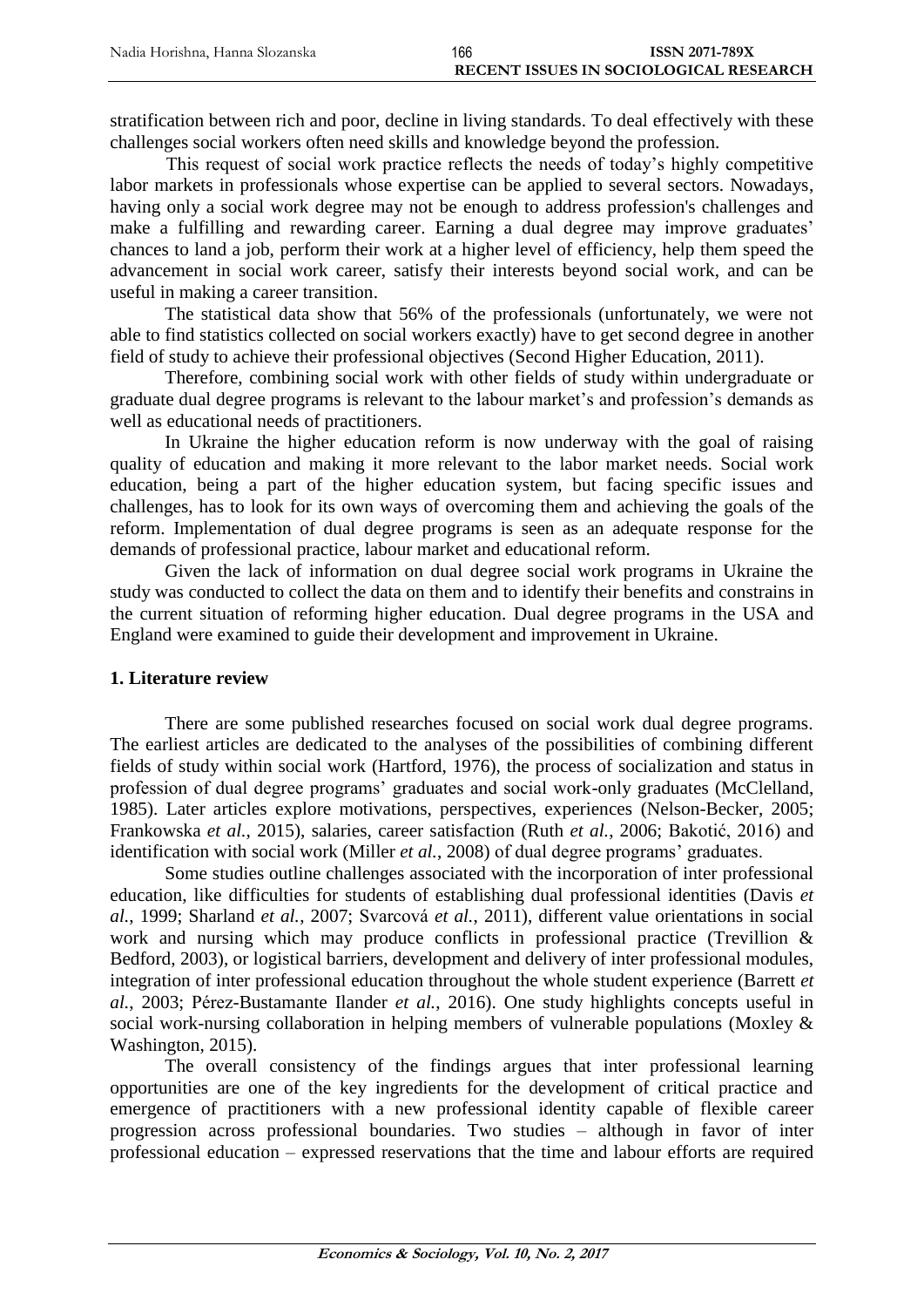for it development and implementation, and some structural constraints and resistance may exist [\(Johnston & Banks, 1999;](#page-12-4) [Powell](#page-12-5) *et al.*, 1999).

Descriptive literature analysis demonstrates different approaches to terminology that describes programs providing inter professional training and their degrees. The authors use a range of terms like "dual degree programs", "joint programs", giving them different meanings. Dual degree programs are defined by some authors as programs in which students work towards satisfying the academic requirements for two degrees within one area but on deferent levels, like a Bachelor of Social Work (BSW) and a Master of Social Work (MSW) degree or an MSW degree and a doctoral degree (DSW or PhD) (Miller *et al.*, 2008). While others believe that dual degree programs are programs collaborating to offer graduates two degrees on the same level but in different areas, like an MSW and a Master of Public Health (MPH) [\(Jayaratne, 2008a\)](#page-12-6). Jayaratne (2008) defines dual degree programs as the programs upon the successful completion of which "the student acquires two terminal degrees in two separate disciplines or professions at the same level, that is, a master's level" [\(Jayaratne,](#page-12-6)  [2008a\)](#page-12-6). Therefore, dual degrees are awarded for two programs separately and these two programs have some coordination and coordinated elements, but have not integrated their curriculum.

Unlike dual degree programs, joint programs are seen as programs upon completion of which the student receives a degree for accomplishing requirements of a unique combined degree program worked out between two or more disciplines, either within one university or among multiple universities [\(Jayaratne, 2008a;](#page-12-6) Nugaras & Ginevičius, 2016). Joint programs are defined as programs, conferring masters' and doctoral degrees, like an MSW and a doctorate in education (Ed.D), or those that allow students to acquire a Ph.D. in social work along with another discipline, not social work and another professional school [\(Jayaratne,](#page-12-6)  [2008a\)](#page-12-6). Students in these programs typically acquire an MSW degree in the process, but the terminal degree is one degree, the Ph.D. [\(Jayaratne, 2008a\)](#page-12-6).

Literature analysis reveals that the most generic term used for or instead of dual or joint degree programs is "inter professional" programs/education/learning. "Inter professional education" is defined as "occasions when two or more professions learn with, from and about each other to improve collaboration and the quality of care" (Freeth *et al.*, 2008). The emphasis is made on the process and results of learning rather than on levels of training and type of degrees earned.

Despite of different approaches to identifying degrees that allow combining two educational programs, we will use the term "dual degree programs" as it is more appropriate in the Ukrainian context. The current national legislation does not provide for the possibility to obtain two degrees on different levels of study within one educational program. But it doesn't forbid HEIs to provide training in two professions or disciplines on the same levels of study (within undergraduate or between graduate programs).

## **2. Methodology**

This study is exploratory in nature. It was designed to collect data on key issues related to dual degree social work programs functioning in Ukraine. This analysis will provide the basis for future researches in this sphere. The research is focused on three-folds: a) to explore the challenges that are faced by social work programs under the influence of social and economic requests, and educational reform in Ukraine; b) to collect the information about HEIs that offer or would like to offer dual degree social work programs; c) to present the current issues on dual degree social work programs in Ukraine.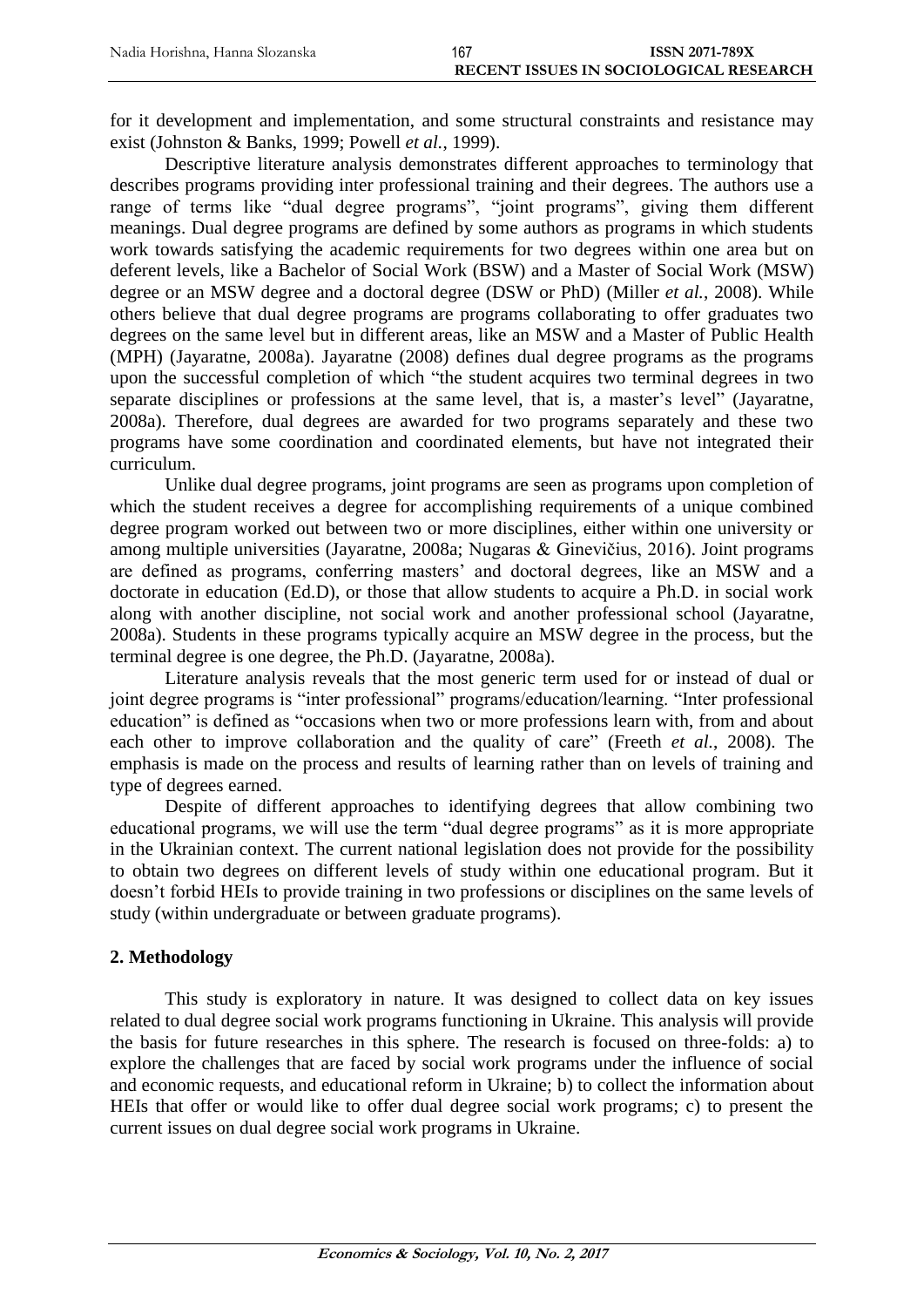## *2.1. The Web Search Sample and Procedure*

For the purpose of this study the information was searched in electronic databases such as PubMed, Google Scholar, Web of Science / Web of Social Science, website of the Cabinet of Ministers of Ukraine and the websites of Ukrainian and foreign HEIs that offer social work programs. Internet recourses helped us to identify potential benefits and difficulties in development, implementation, and administering of dual social work programs, and assess the possibilities of their establishment in Ukraine.

Initially, we tried to get the most recent data on all HEIs that propose dual degree social work programs in Ukraine. To get needed information we looked for all HEIs with accredited Bachelor's and Master's degree programs in social work in Ukraine. This information we could find on the website "Information system "Competition" [\(http://vstup.info/\)](http://vstup.info/), which was created by Ministry of Education and Science of Ukraine for the applicants of higher education establishments. The information on this website is updated every month. So, with the help of web search we have collected information about all HEIs in Ukraine that have accredited Bachelor's and Master's programs in social work and made a list of them (the sample). All HEIs offering social work programs were logged in a table. Received data was synthesized and organized by type of degree and HEI in an EXCEL database.

Then, to find out the most recent data on dual degree programs in social work we, in January 2016, have analyzed the websites of each university and academic program (that had website) from the sample. Search terms included "double degree" and "joint degree" programs. The process of searching each website varied depending upon the website's design. As information about social work programs was located in different places, so we started to look for it on home page of each HEI from the sample. If there was no link to social work program information on the home page of HEI, we tried to search in Google using the title of HEI and the title of the program.

As websites do not always contain needed options about the existence of dual degree social work programs or bury them so deep that they are not readily available, we decided to contact with the Heads of Social Work Departments to get necessary data.

#### *2.2. The Survey Sample and Procedure*

As we could not collect data about the dual degree programs in social work from the HEIs' websites (January 2016), we initiated mailing letters to all Heads of the Social Work Departments from the list. From the website we got their email addresses and sent them personal email-letter in the form of an EXCEL database (personal communication, January 2016) to ask needed information about dual degree programs. 65 self-report surveys were created for the purpose of this study. Respondents were asked to answer four basic questions to share their experiences on running dual degree social work programs, number of students and graduates, potential benefits and constraints of this type of programs.

The descriptive questions were the following:

1) Does your school/department offer dual degree program? (if "no" answer on the fourth question, please).

2) What kind of dual degree programs do you offer?

3) How many students were enrolled in the program and how many completed?

4) What are the benefits and/or the constrains of dual degree social work programs for the institution and/or students (graduates)?

The letters with attached EXCEL file were mailed to respondents at the end of January 2016. By this letter the respondents were informed that the survey is confidential but not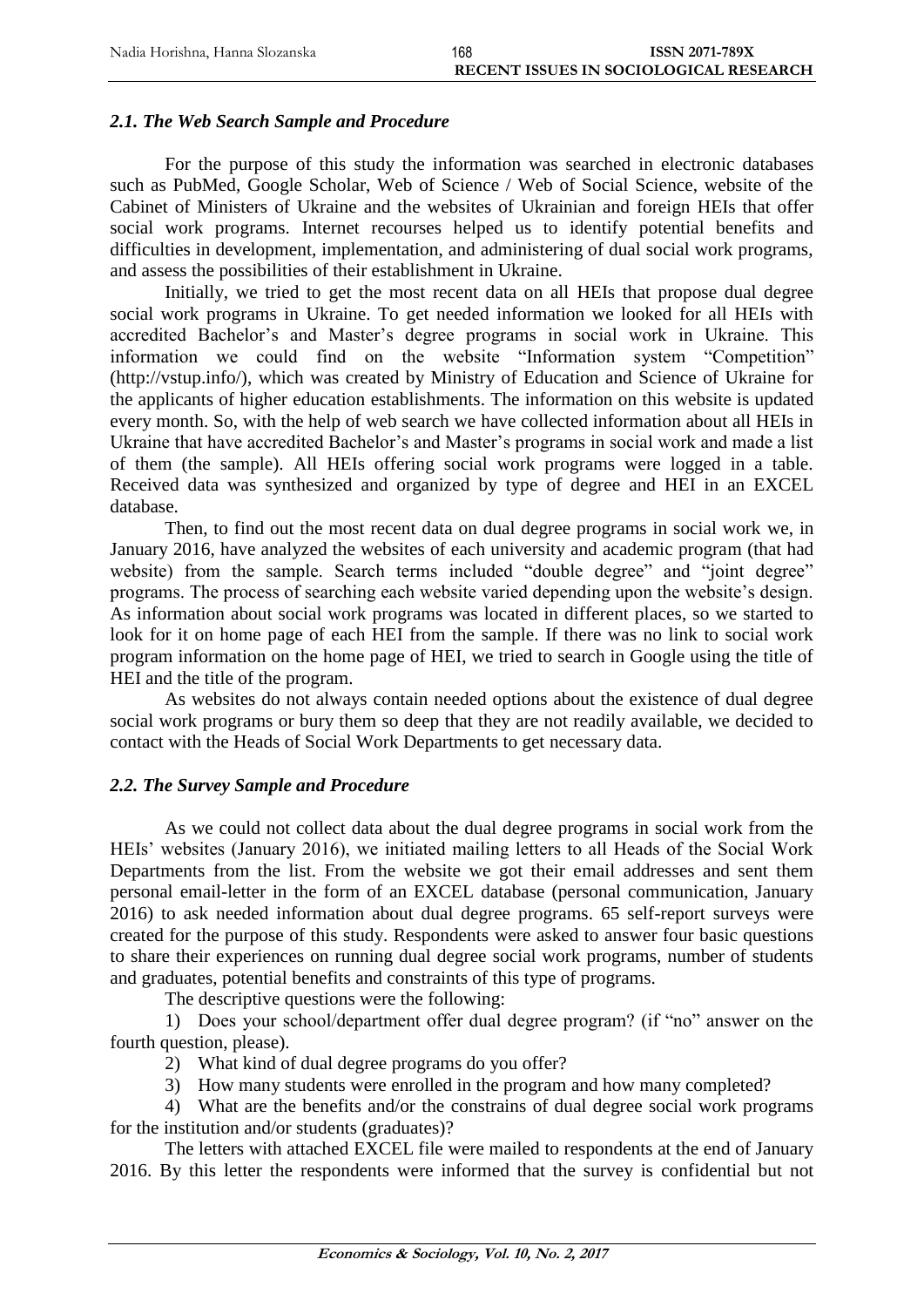anonymous and were asked to send answer back in 1-2 weeks. The letters were coded and paired with a list of respondent names for the purpose of facilitating follow-up mailings.

So, by the end of February 2016 we had the following results: 46 responses were received (71% of those mailed); 9 (14%) letters, initially mailed, were returned due to change of address; 10 (15%) letters were not answered. So, these 10 respondents were sent letters secondly. And in a week we received 6 more answers. 4 of those 10 did not answer again.

As we combined qualitative and quantitative questions in survey, two types of data analysis were used. Answers on quantitative questions were entered into an SPSS database. A descriptive statistical analysis was performed.

Qualitative questions were designed to explore the perceptions and attitudes towards dual degree programs. MAXQDA database was applied to write responses for the one openended question. Responses were divided into themes that emerged from the data.

#### **3. Results**

#### *3.1. The Web Search Findings*

The data received from the web search sample shows that by the end of 2015 there were 65 HEIs with accredited 4-year Bachelor of Social Work (BSW) degree program and 35 accredited 2-years or 1.5-year Master of Social Work (MSW) (*Table 1*) degree programs in Ukraine.

By the way, at the end of 2015 in Ukraine there were 44 HEIs with accredited 4-year Bachelor of Social Pedagogy (BSP) programs and 34 – with accredited 2-years or 1.5-year Master of Social Pedagogy (MSP) programs (*Table 1*). But, under the reform of higher education in Ukraine, in the coming new studying year (2016-2017) all social pedagogy programs will be transformed in social work programs. It will cause some problems. Firstly, the number of social work programs will be nearly doubled. Secondly, the web search sample shows that, there are some HEIs that now simultaneously propose both Social Work and Social Pedagogy programs (18 – Bachelor's degree programs and 8 – Master's degree programs) (*Table 1*) either within one department or two separate departments. So, they will offer two social work programs both for Bachelor and Master degrees.

Table 1. HEIs offering Social Work and Social Pedagogy programs in Ukraine

|                                                    | Bachelor's degree | Master's degree |
|----------------------------------------------------|-------------------|-----------------|
| HEIs offering Social Work programs                 |                   |                 |
| HEIs offering Social Pedagogy programs             | 44                | 34              |
| HEIs offering both Social Work and Social Pedagogy |                   |                 |
| programs (from the number above)                   |                   |                 |

*Source*: Authors' own Internet search.

In order to avoid misunderstanding while conducting our research we took into consideration only those HEIs that offered accredited Bachelor and Master social work programs at the end of 2015. So, looking for detailed information about peculiarities of social work programs offering in HEIs from the sample we found out that of those 65 BSW programs, only 14  $(21.5\%)$  updated information on their websites,  $22 (33.8\%)$  – updated inaccurately (there was little useful information) and 29 (44,7%) – did not update information. The similar situation was with MSW programs. Web survey of 35 websites of MSW degree programs showed that 14 (40%) of total sample updated information, 6 (17,1%) – updated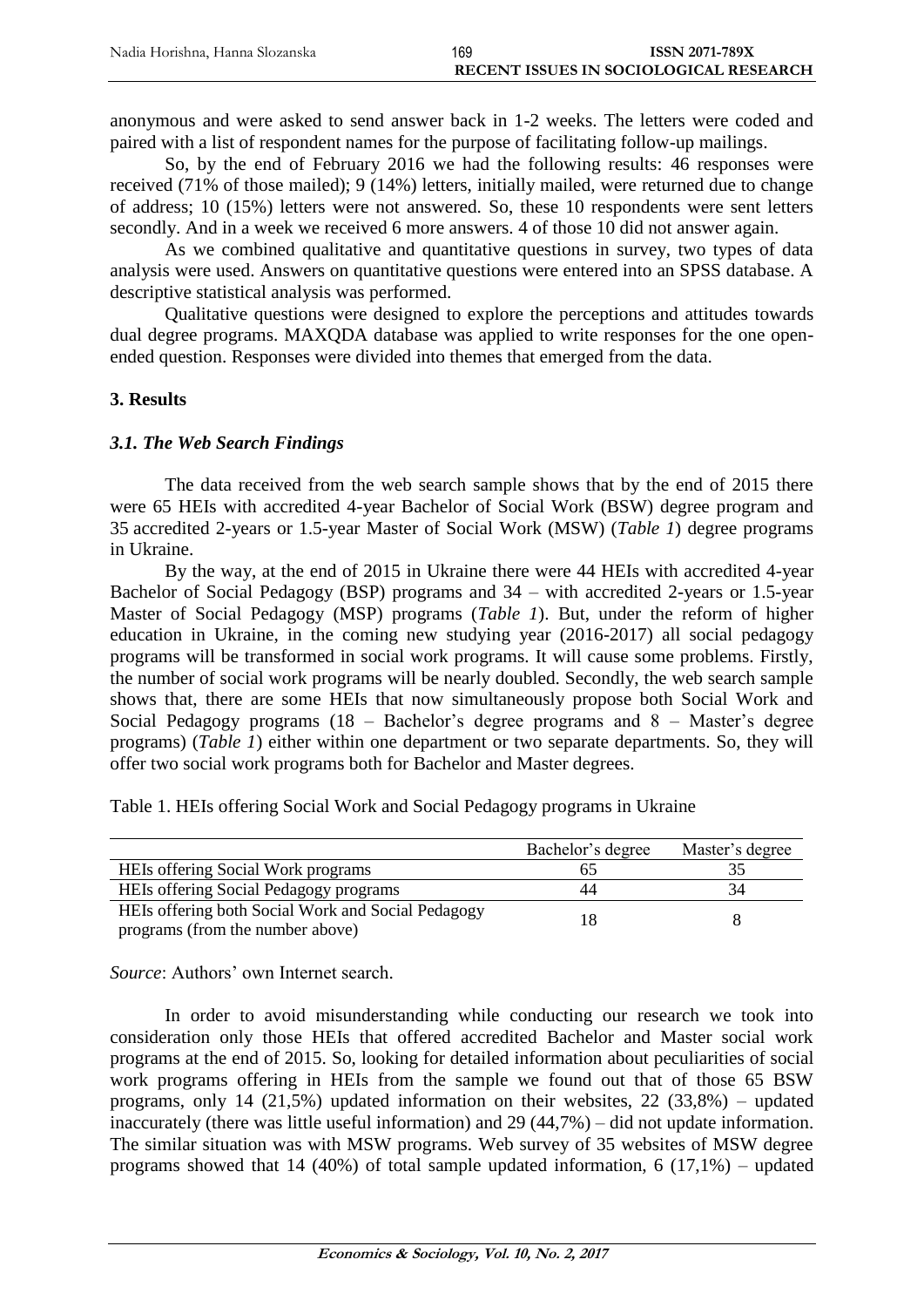randomly and 15 (42,9%) didn't update any information. So, the data received from the websites provided little relevant information about dual degree programs.

### *3.2. The Survey Findings*

The survey results received via email communication with respondents (personal communication, January 2016) proved that on February 2016 there were no dual degree programs in social work in Ukraine and none was planned to be implemented in the following studying year (2016-2017) neither for bachelor's no for master's degree. It goes without saying, there were no students earning dual degrees in social work in Ukraine.

To process data from quantitative questions a descriptive statistical analysis was performed. The fourth question was asked whether the respondents believed the institutions and/or students (graduates) could benefit or lose from the implementation of dual degree programs.

The opinions were almost unanimous. Of those 52 (100%) who answered the emailed letter 42 (81%) respondents had confidence in positive outcomes of inter professional programs both for HEIs and students alike; 10 (19%) expressed doubts as to the institutional capacity of adopting and embedding dual degree programs under the current situation in education.

In *Table 2* we highlighted the most general benefits from implementation of dual degree social work programs for HEIs that were pointed out by respondents. The following reasons for establishing dual degree programs in social work were mentioned: 22 (52%) respondents believed that it would attract a growing number of students enrolling in social work programs; 6 (14%) – in possibility for the program to differentiate itself from the rest and only 3 (7%) – in more secure faculty positions as a result of program's stronger field marketability. And the biggest number of respondents 32 (76%) expressed the opinion that dual degree would open new horizons in development of social work practice and research.

| Highlighted benefits                                                   | % of those who gave<br>positive responses |
|------------------------------------------------------------------------|-------------------------------------------|
| Open new horizons for development of social work practice and research | 76%                                       |
| Increase in number of students                                         | 52%                                       |
| Underline the uniqueness of the program                                | 14%                                       |
| Secure faculty positions                                               | 7%                                        |

Table 2. Highlighted benefits of dual degree programs for HEIs

*Note.* Percentages are based on the total number of responses of the respondents who gave positive answers.

The respondents also expressed their opinions on the potential benefits of dual degree social work programs for students and graduates. As it is shown in *Table 3* the following student's benefits were mentioned: 37 (88%) respondents believed that dual degree would improve graduates' marketability; 31 (74%) supposed that students would have a possibility to satisfy their interests outside social work; 30 (71%) suggested the dual degree would give a wider array of job opportunities for graduates and  $26 (62%)$  – that it would help students acquire multiple perspectives and a wider skill set to better handle professional challenges.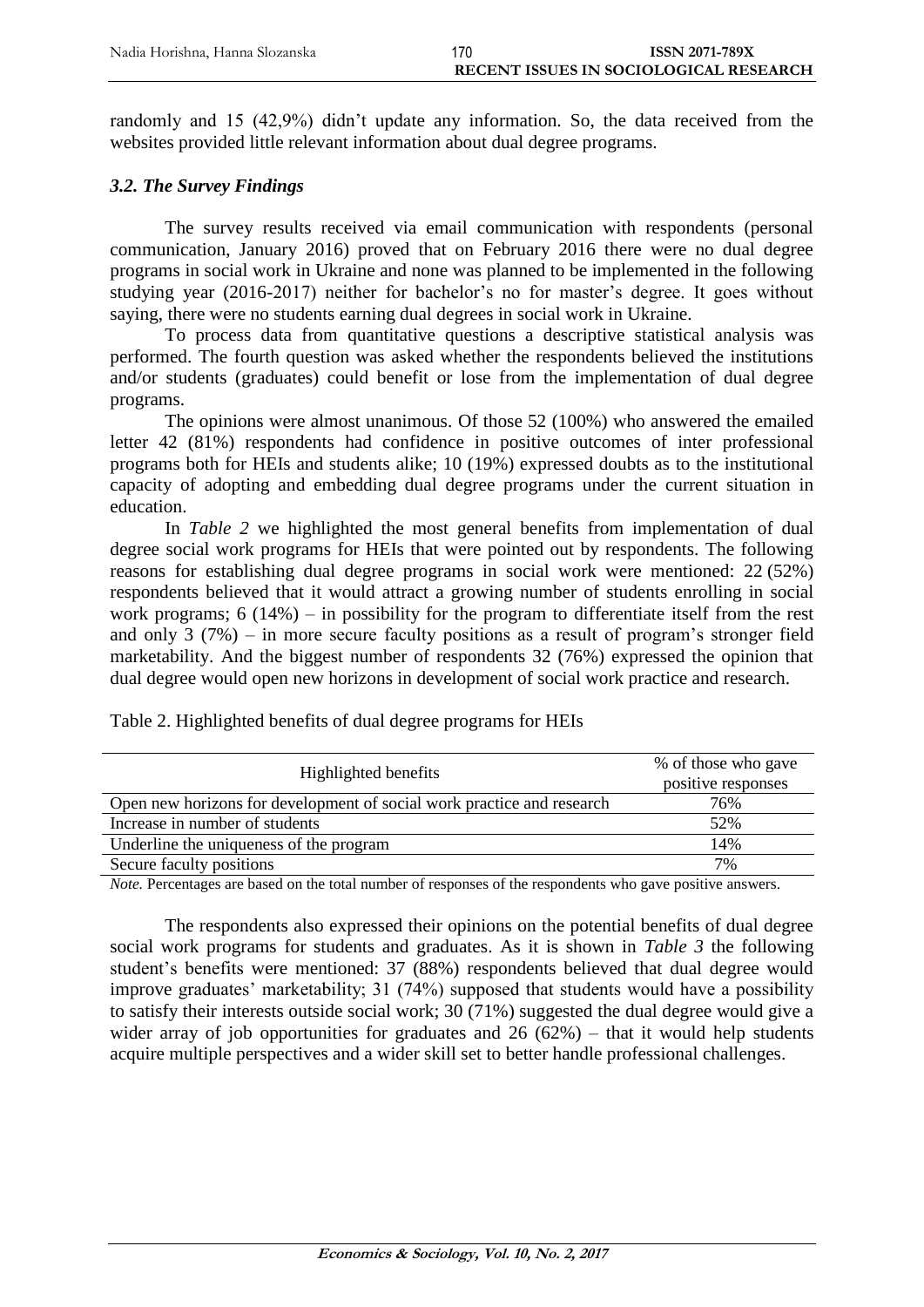| Highlighted benefits                                                | % of those who gave<br>positive responses |
|---------------------------------------------------------------------|-------------------------------------------|
|                                                                     |                                           |
| Increase marketability and competitiveness in the job market        | 88%                                       |
| Give opportunity to satisfy students' interests outside social work | 74%                                       |
| Provide wider array of job opportunities                            | 71%                                       |
| Provide wider skill set to better handle professional challenges    | 62%                                       |

Table 3. Highlighted benefits of dual degree programs for graduates

Note. Percentages are based on the total number of responses of the respondents who gave positive answers.

In *Table 4* some common difficulties that would face institutions while implementing dual degree social work programs were highlighted. Legal recognition of this type of programs through the accreditation and licensing procedures was called the biggest problem by 6 (60%) respondents of those who expressed doubts. 4 (40%) considered the problem in poor understanding of these programs among the general public. And almost all of those 8 (80%) who had doubts saw the problem in administering of such type of programs. Moreover, completing two degrees simultaneously was regarded as a challenge for students by 5 (50%) of the interviewed.

Table 4. Highlighted difficulties of dual degree programs

|                                                                         | % of those who   |  |
|-------------------------------------------------------------------------|------------------|--|
| Highlighted difficulties                                                | expressed doubts |  |
| Problems of administering                                               | 80%              |  |
| Legal recognition of dual degree programs through the accreditation and | 60%              |  |
| licensing procedures                                                    |                  |  |
| Challenges for students to accomplish program requirements              | 50%              |  |
| Poor understanding of these programs among the general public           | 40%              |  |
|                                                                         |                  |  |

Note. Percentages are based on the total number of responses of the respondents who expressed doubts.

The received answers show the respondents acknowledge a lot of benefits of dual degree programs, but they also hold some doubts as to the expediency of their implementation, most of which they refer to the administrative issues in running such programs. Further we will discuss the key issues of dual degree social work programs implementation in Ukraine with the focus on the results obtained in the survey.

#### **4. Discussion**

Social work in Ukraine does not have such a long history as it has in the USA and Europe. But it has gone quite a rapid way in its formation. Social work as a profession and academic discipline has been introduced in Ukraine in early 1990s. In response to economic and political crisis, growing social problems connected with general situation in the country, the government has recognized the value of the social work profession and has encouraged the training of first social workers in 1991 (Lukashevych, 2002).

Today, in 25 years, a network of state social services, non-governmental organizations (NGOs), and system of HEIs with accredited Bachelor (65 HEIs) and Master (35 HEYs) social work programs are established. However, in spite of some success achieved in social work development, the profession is now being faced with numerous challenges.

From one side, they are caused by the low status of the profession, low salary, and limited opportunities for promotion, lack of high-quality placements, poor working conditions, and high work loads of social work practitioners. As a result, social work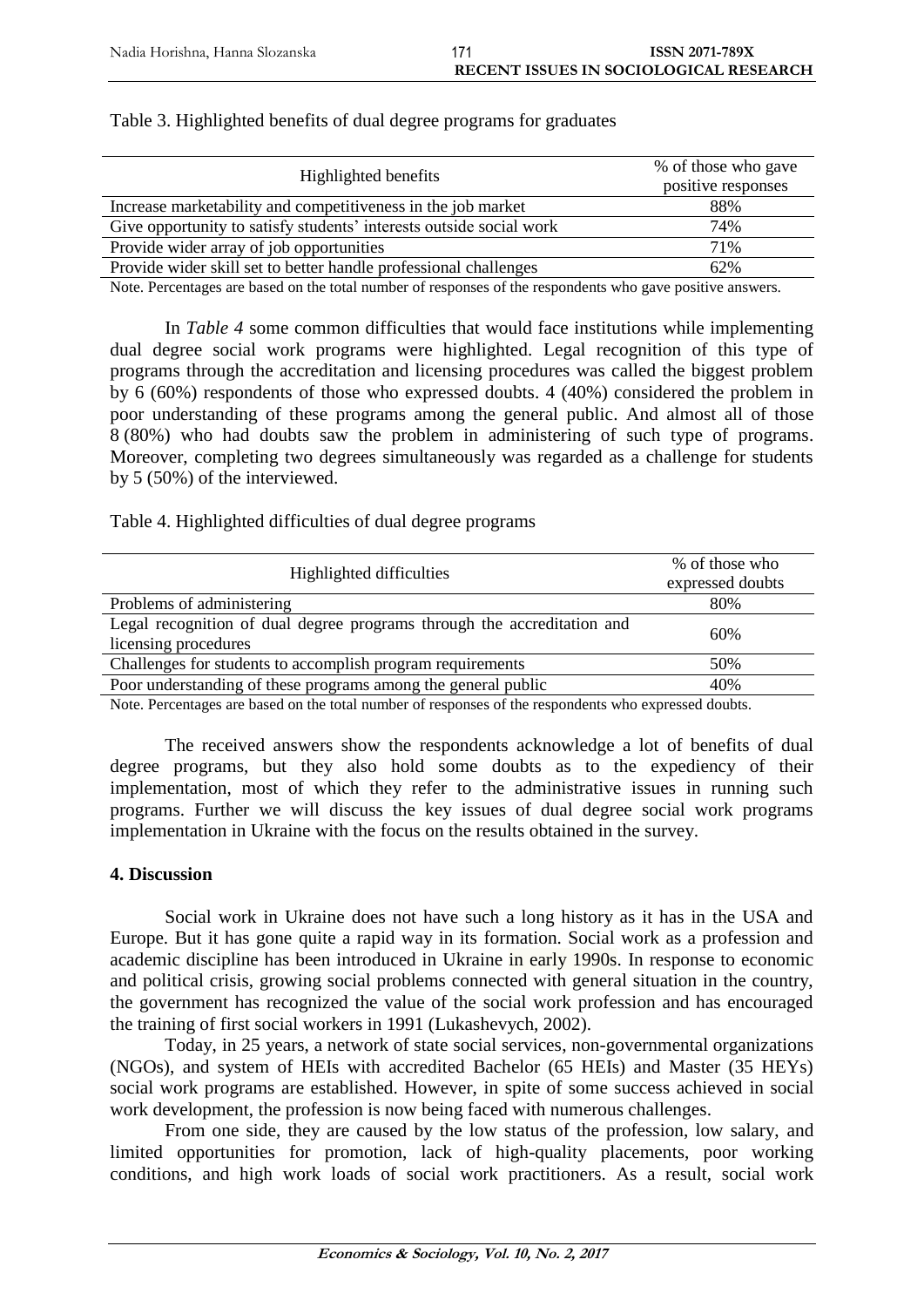programs face the problems of recruiting and training motivated social workers and social agencies have problems with retention of effective and experienced social workers. Failure to develop an effective social work workforce means that vulnerable groups in society will not get the support or help they require. So, there is a strong need to develop effective training programs that fits the Ukrainian background and meets core international professional standards.

From the other side, existing infrastructure of state social work services has been increasingly challenged in addressing issues such as poverty, income inequality, unemployment, forces displacement, disabilities and others. There are demands and expectations in the society for organizational structuring and reform of state social service agencies to improve the quality of service delivery in traditional fields of social work practice in Ukraine, like children's and family services, social work with the elderly and disabled. It is critically important for the profession to contribute to the society's most urgent challenges in new and emerging areas of social work practice such as military and veterinary social work, social work with migrants, public health, and social work in local communities. To keep up with society's demands social work education needs not only to reflect the context of social work practice, but what is more important to lead its development. Social workers with inter professional competencies have wider possibilities for development of social work practice and research.

Besides, social work education in Ukraine has to address not only challenges the professional practice imposes on it, but those inherent to education itself. The web survey results show that there are too many HEIs offering social work programs in Ukraine. And their number will increase in 2016-2017 academic year as the result of the higher education reform, initiated by the new Act on higher education, adopted by the Parliament of Ukraine in July 2014 (On higher education, 2014). According to the Decree on the fields of study and specialities in higher education (2014) [\(Cabinet of Ministers of Ukraine; Act, 2014\)](#page-11-0) that was implemented by the Cabinet of Ministers of Ukraine the number of fields of study and specialities in higher education were rationalized. For instance, "Social Pedagogy" a speciality that was very close to "Social Work" and existed up to 2014 had disappeared from the Decree. According to the data presented in Conformity Table of fields of study and specialities in higher education for which the training of students was carried out up to 2015and is carried out starting from 2015, two specialities – Social Pedagogy and Social Work merged into one – Social Work (Minister of Education ans Sciense in Ukraine, 2015).

This decision will result in the increased number of social work programs' graduates who will look for a job in existing social work agencies. Already today almost 75% of all graduates cannot obtain social work positions throughout the country (Ivanytska, Morohovets, 2015). The reason is not because there are any vacant positions. Very often social work agencies and NGOs propose jobs that are well-paid, with good working conditions, and career growth opportunities [\(State Employment Service of Ukraine,](http://www.dcz.gov.ua/control/en/publish/article?art_id=268592&cat_id=173136) 2016; Services for job seekers and employers, 2016). But the employers put forward higher requirements for the practice ability to the graduates, including interdisciplinary knowledge and skills. But only few social work programs include interdisciplinary content into social work curricular (Tkachenko, 2016; Kashyn, 2015). Today having only a social work degree is not enough to obtain a fulfilling job. So, many social workers are looking for ways to differentiate themselves from the rest of the pack to get the positions they want. And, for some social work students, the way to stand out in the crowd is by completing a dual degree program.

The web survey shows the dual degree programs in social work are not new in the world, but are new in Ukraine. The survey findings demonstrate that at the beginning of 2016 there were no dual degree programs in social work offered by HEIs in Ukraine. Based on web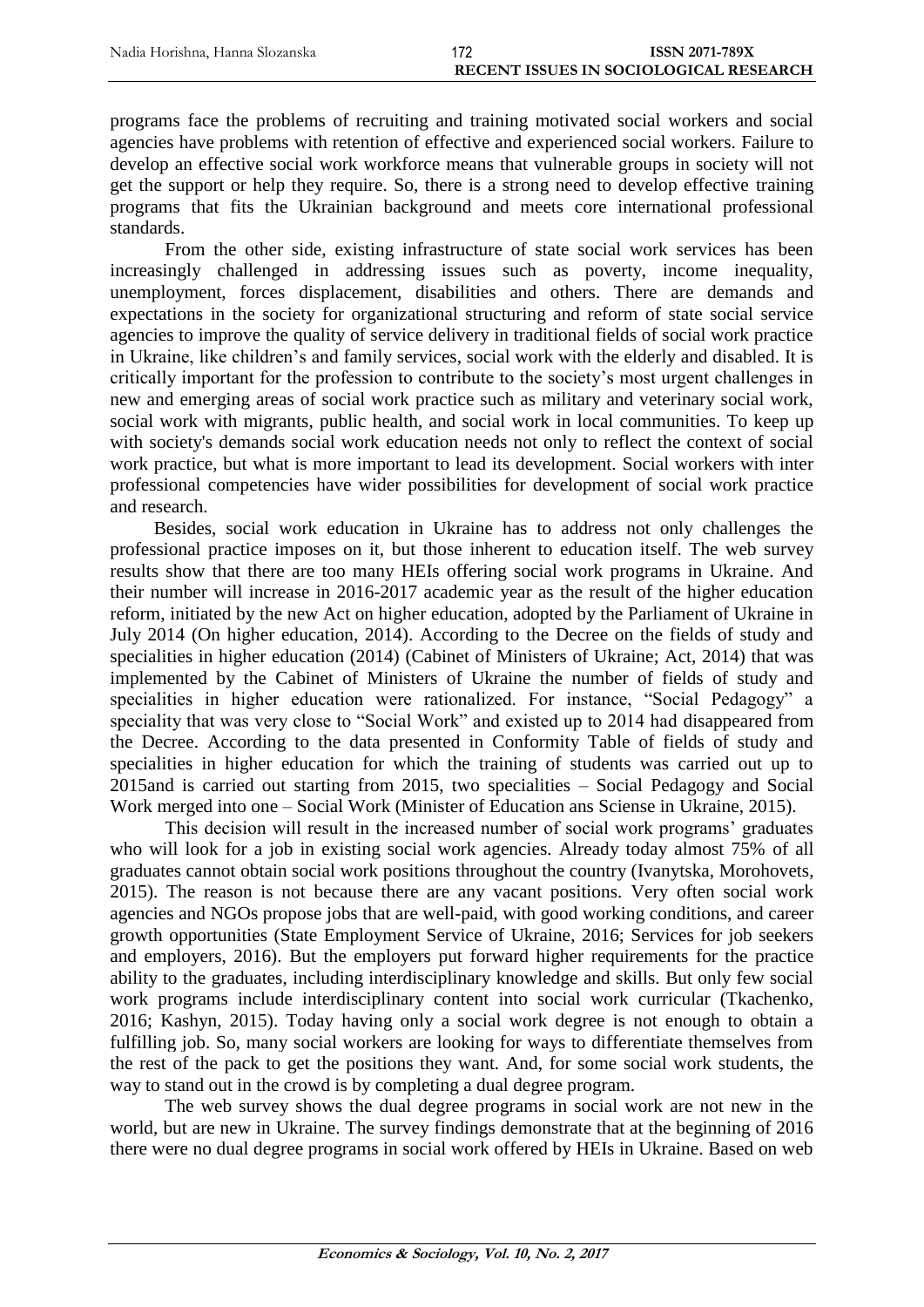search and survey outcomes, it appears they will attract more attention from universities and students adapting to the profession's increasingly interdisciplinary nature (Reardon, 2009)*.*

Dual degree programs have many benefits which were highlighted by Heads of Social Work Departments, who took part in our research, and authors of papers on dual degreerelated themes. Recognizing the benefits, it is also important to aware of the difficulties associated with these programs and realizes how they can be overcome.

One of the concerns expressed by Heads of Social Work Departments was poor understanding of these programs among the general public. So, this article and further researches in this sphere will help to understand what dual degree program is, think critically about its purpose and goals, and assess its potential benefits and challenges.

Completing two degrees in parallel was considered by respondents as students' challenge. Undoubtedly, the programs are not for everyone. You need to invest more time and money and the logistics may be complicated. Students have to follow rigid course sequences closely or they risk not being able to meet programs' academic requirements. Sometimes students must travel long distances to take all of the courses they need for graduation.

Among the issues raised by Heads of Social Work Departments was the legal recognition of such programs through the accreditation and licensing procedures in Ukraine. Some steps in this direction were made in recent years. Implementation of the new Act on higher education (2014) opens new perspective for development of collaborative educational programs in Ukraine (On higher education, 2014). The most important innovations introduced that serve as a basis for establishment of dual degree programs in Ukraine are: endowment of HEIs with more academic and financial autonomy, including development and implementation of new educational programs within a certain fields of study; approval of the new range of areas of concentration within the list of licensed specialties in higher education institution; provision of the possibility for bachelors and masters to combine specialties and areas of concentration within one program of study; provision of combining fields of study, specialties and areas of concentration in the professional training of future specialists within one HEI; establishment of dual system of quality assurance through internal and external assessment (On higher education, 2014). So, the new Act on higher education (2014) made it possible to implement dual degree programs having introduced the legal mechanisms of their development, implementation, and recognition.

Among the reservations of dual degree social work programs' implementation expressed by the majority of respondents (80%) the difficulties in their administering were mentioned.

Given the lack of national models to guide the program development, implementation, and administering of this type of educational programs we considered it useful to examine how they operate abroad.

The web search results shows that the most progressive in this sphere are the USA and England. These countries were the first to launch dual degree programs in social work, In the USA such programs are defined as programs giving a student the opportunity to earn simultaneously two different degrees in the same subject area but on different levels, or in two different subjects on the same level. In England they are generally accepted as shared and interactive learning by students from different professions following the same integrated program [\(Sharland](#page-12-2) *et al.*, 2007). The graduates of this type of program usually hold a single interprofessional degree.

Started from 2007 the Council on Social Work Education (CSWE) in the USA started to survey schools offering dual degree programs. The data collected in the CSWE online Annual Surveys show the growth in the number of schools that offer dual degrees from 162 in 2007 to 223 in 2014 [\(Statistics on Social Work Education in the United States,](#page-12-0) 2007-14).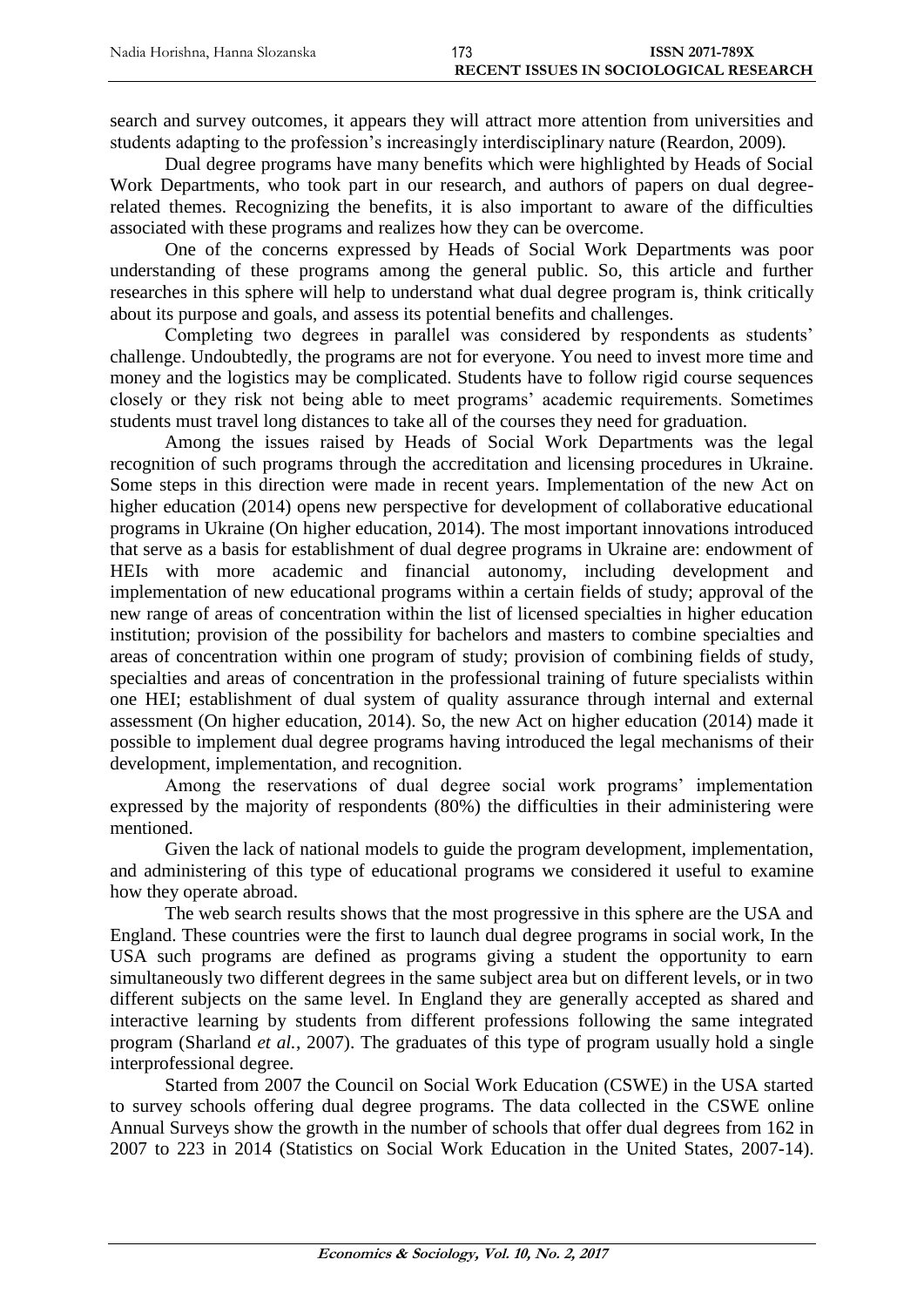Unfortunately, there are no data on the size of dual degree programs in the USA [\(Jayaratne,](#page-12-7)  [2008b\)](#page-12-7).

The most frequently reported degrees earned in tandem with social work over the last years were law, public health, theology/divinity, public administration/public policy, business administration, education, urban planning, international studies, and criminology/criminal justice [\(Statistics on Social Work Education in the United States, 2007-14\)](#page-12-0). Many universities offer more unusual pairings. The University of Michigan has a program that allows its students to learn social work with information technology; the University of Maryland and the University of Southern California – social work with Jewish studies and the University of Minnesota – social work with urban and regional planning (Reardon, 2009).

Most of the dual degree programs are housed within both large and small universities, either private or public. They can propose one or multiple dual degree programs. For example, College for Public Health and Social Justice of Saint Louis University proposes 7 dual degree programs. Jayaratne (2008) suggests that schools offering dual degree programs may play key role in increasing the number of underrepresented students, pursuing dual degrees in social work and any other area. The HEIs collaborate to share intellectual and financial recourses for the benefit of the students [\(Jayaratne, 2008a\)](#page-12-6).

The concept of dual degree programs is less popular in England then in the USA, at least in social work education. A few universities run a dual social work and nursing degree programs (Davis *et al.*[, 1999\)](#page-11-0). Joint training in learning disability nursing and social work first emerged in the 1980s when the closure of long-stay hospitals for people with learning difficulties was at its height [\(Davis](#page-11-0) *et al.*, 1999). The programs were initiated and funded by local authorities who have identified a work force need for employees with the particular mix of clinical skills of the nurse with the networking and communication skills of the social worker. The experiment was supported by training councils of both professions and the dual degree programs aimed at training practitioners to work across the health and social care divide were implemented. In the 1990s, the idea of dual training took hold and was established in six universities (Davis *et al.*[, 1999\)](#page-11-0). In 2006 there were five universities offering the training, one of which also offered dual degree in mental health nursing and social work [\(Sims, 2006\)](#page-13-1).

In 2012, there were ten of these programs in total at seven education providers. This dual provision has reduced significantly and as of September 2015 there are only two education providers running such programs [\(Social work education in England, 2016\)](#page-13-2). Health and Care Professions Council (HCPC), the statutory regulator for social workers in England, claims all the programs met the standards as far as the social work training was concerned (it isn't responsible for approving and qualifying nursing programs) but nonetheless they were closed on education providers initiative [\(Social work education in England, 2016\)](#page-13-2).

The analysis of the information presented on the dual degree programs' websites shows that they are structured in different way in the two countries. In the USA, dual degrees programs are proposed by two separate departments, schools, or colleges which are a part of the same institution. A few dual degree programs are coordinated across universities, and sometimes are referred to as "cooperative dual degrees" [\(Jayaratne,](#page-12-6) 2008a). Students must be accepted into both programs independently and meet each institution's admission criteria. The entrance requirements, such as the requirements for a particular GRE score or even the requirement of the GRE itself, for the two programs can be quite different. However, some programs require simultaneous admission prior to matriculation, while others allow for entry into one or the other program during enrollment in one program [\(Jayaratne,](#page-12-6) 2008a). Admission to one program does not depend on or guarantee admission to the other.

Dual degree students are required to take the core curriculum from both departments. The dual degree programs normally require three years to complete, except for the dual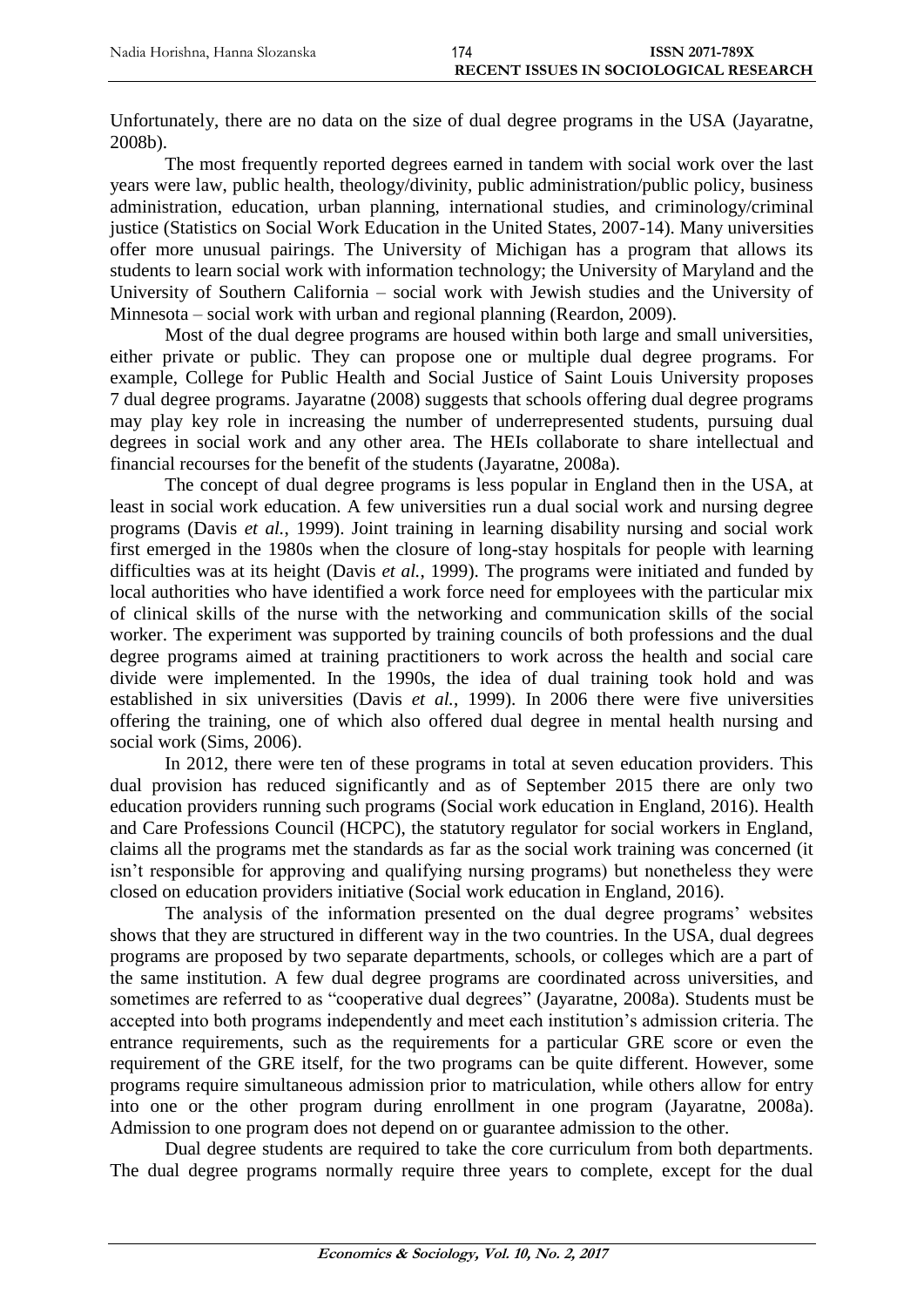degree program with the law school, which requires four years. The typical sequence of study is to spend one year taking courses in one program, the second year in the other program, then work to complete requirements for both programs in the third year.

The number of credits and their distribution between the two degrees are determined by each dual degree program, but the total amount of credits is always less than would be necessary to complete both programs separately. Each school counts a specified number of credits from the other program to save students' time and costs. This mutual crediting significantly shortens the amount of time and saves cost otherwise spent to complete both programs. The number of credits that may be double-counted varies from program to program.

Despite some differences in the structure of dual degree programs across the USA, they all share some common features: they offer two degrees simultaneously; they reduce the time needed to earn the two degrees, compared with independent enrollment in the two degree programs; students are admitted to both programs, thus having to meet the admission requirements of each of them; students take courses in both programs; they count some subset of coursework typically toward both degrees; they reduce the cost of education by virtue of a reduction in terms enrolled [\(Jayaratne,](#page-12-6) 2008a).

Unlike the USA, in England dual degree programs are offered by different departments at the same institution. They have integrated curriculum and award a single interprofessional degree. The time is split equally between the two departments. All courses consist of integrated modules from social work and nursing. During the first year students learn theoretical courses. In second year 50% of time they spend on clinical and social care placements. The third year of study culminates with a 20-week integrated placement when students have opportunity to engage in professional practice that requires interactions of healthcare and social work practitioners. When graduates qualify, they are able to register as a qualified nurse with the Nursing and Midwifery Council and as a social worker with the Health Care Professions Council.

The findings on dual degree programs in the USA and England may be briefly summarized in three points. First, in both countries there is lack of clarity in the definitions of "dual" and "joint" programs. Second, in the USA the main distinction between them is in the number and types of degrees offered; in England the distinction is less obvious. Third, in the USA there is a large number and great diversity of programs, providing the opportunity to combine social work with another profession, while in England there are only a limited number of programs combining social work and nursing training.

## **Conclusion**

Considering the absence of dual degree social work programs in Ukraine and the increased need of labor market, professional practice and practitioners in skills and knowledge beyond one profession, there is a reasonable premise for the implementation of a this type of programs. The emphasis on the training of dual professionals can help social work programs occupy a niche in the higher education market and reduce competition between programs, caused by significant increase in their number. The new legislation on higher education provides mechanisms for development, implementation and legal recognition of dual degree programs.

The brief overview of the USA and England experiences in running dual degree social work programs was given to dispel the doubts about the expediency of their implementation in Ukraine and to provide additional support and assist new programs in the decision-making process.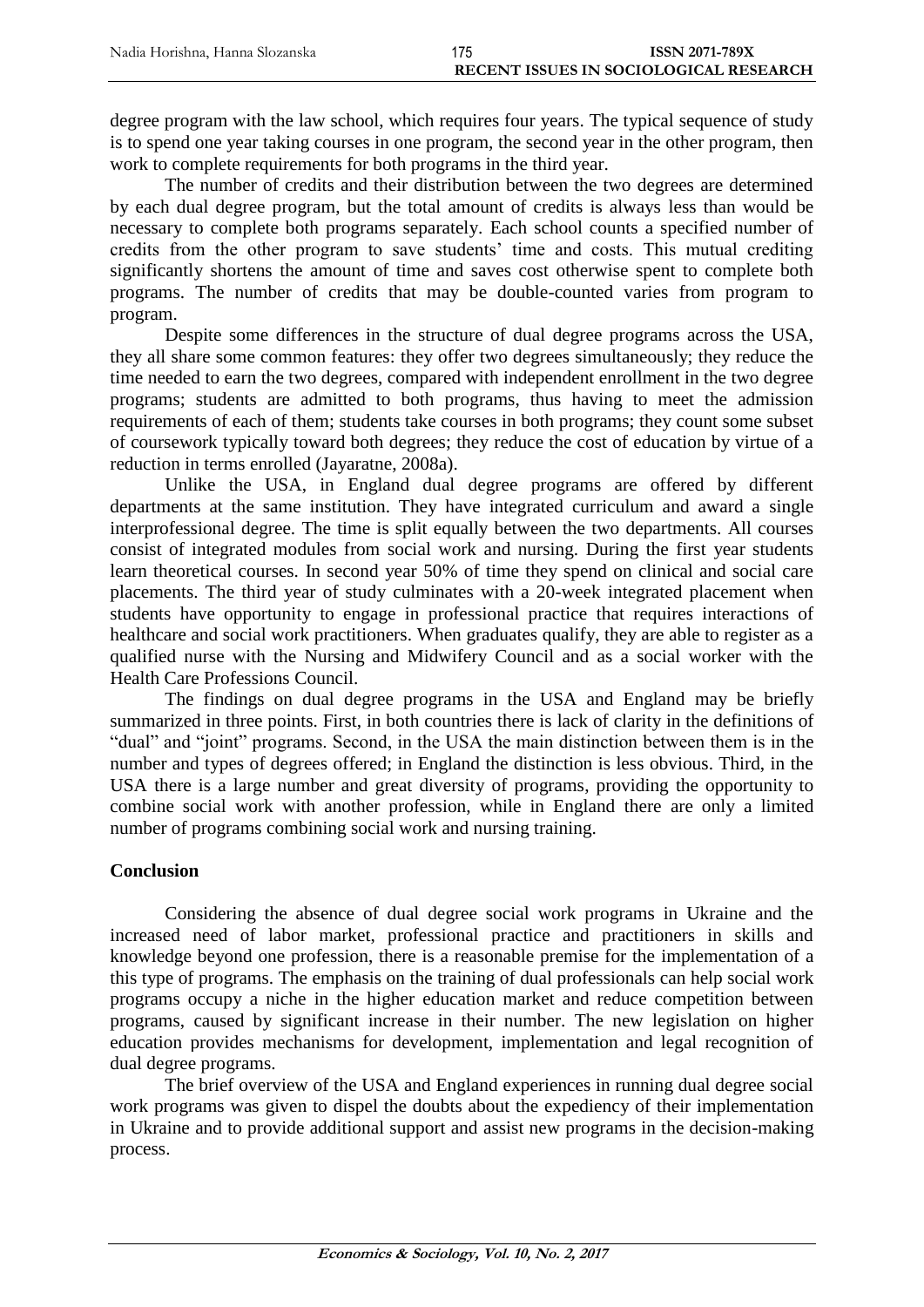The analysis of literature, qualitative and quantitative research data show that benefits of dual degree programs for students are numerous: while studying they can be involved in interprofessional and interdisciplinary activities, gain other professions' perspectives and share social work's perspectives with others. Later when doing their job as social workers they are able to better understand people from different backgrounds and to encourage actions that promote social justice. Besides, two degrees pursued in parallel can be earned in less time than if they were earned separately. Dual degrees can offer graduates more options for their careers, thus making them more marketable in a tight job market.

Despite the benefits the students may be exposed to some challenges while earning two degrees concurrently. In particular, they are to invest more time and money to complete a dual degree program than needed to get an MSW alone. To complete the requirements for both degrees they should be more committed, motivated, and organized, to follow rigid course sequences. Switching between different academic programs demands personal qualities and skills to build relationships with their cohorts in either program. The potential conflicts between two profession's codes of ethics should also be considered.

HEIs offering interprofessional education are also exposed to some difficulties and risk. They must reach partnership agreements over important issues such as entrance requirements, application procedures, curriculum design, content and delivery, length of the program and so on. If one of the academic partners involved in a dual degree program decides to change the curriculum or course requirements of its program that can complicate the partnership. The same thing can happen if one of the partners has staff or faculty turnover. It also can be a challenge for a social work program to find field opportunities that complement dual degree students' academic paths.

Therefore, dual degree programs represent both challenges and new opportunities for social work programs in Ukraine. As a result of optimization of the fields of study and merger of social work and social pedagogy into one speciality the number of social work programs increased drastically. They found themselves in a situation of competition for students. Their survival depends on that, if they would be able to find adequate solutions to the challenges of reform. The implementation of dual degree programs seems particularly relevant in the current Ukrainian context of higher education reform and situation in social work education, and with work force strategies calling for permеаbility between professions. The question is whether they will be able to transform these challenges into opportunities for growth?

## **References**

- Bakotić, D. (2016). Relationship between job satisfaction and organisational performance. *Ekonomska istraživanja*, *29*(1), 118-130.
- Barrett, G., Greenwood, R., & Ross, K. (2003). Integrating interprofessional education into 10 health and social care programmes. *Journal of Interprofessional Care*, *17*(3), 293-301.
- <span id="page-11-0"></span>Cabinet of Ministers of Ukraine; Act, № 266 (2014), list of fields of study and specialities in higher education, [http://zakon3.rada.gov.ua/laws/show/266-2015-%D0%BF.](http://zakon3.rada.gov.ua/laws/show/266-2015-%D0%BF)
- Davis, J., Rendell, P.,  $\&$  Sims, D. (1999). The joint practitioner a new concept in professional training. *Journal of Interprofessional Care*, *13*(4), 395-404.
- Frankowska, A., Głowacka-Toba, A., Rasińska, R., & Prussak, E. (2015). Students entering the labour market, their hopes, expectations and opportunities in the context of sustainable economic development. *Journal of International Studies*, *8*(3), 209-222.
- Freeth, D. S., Hammick, M., Reeves, S., Koppel, I., & Barr, H. (2008). *Effective interprofessional education: development, delivery, and evaluation*. John Wiley & Sons.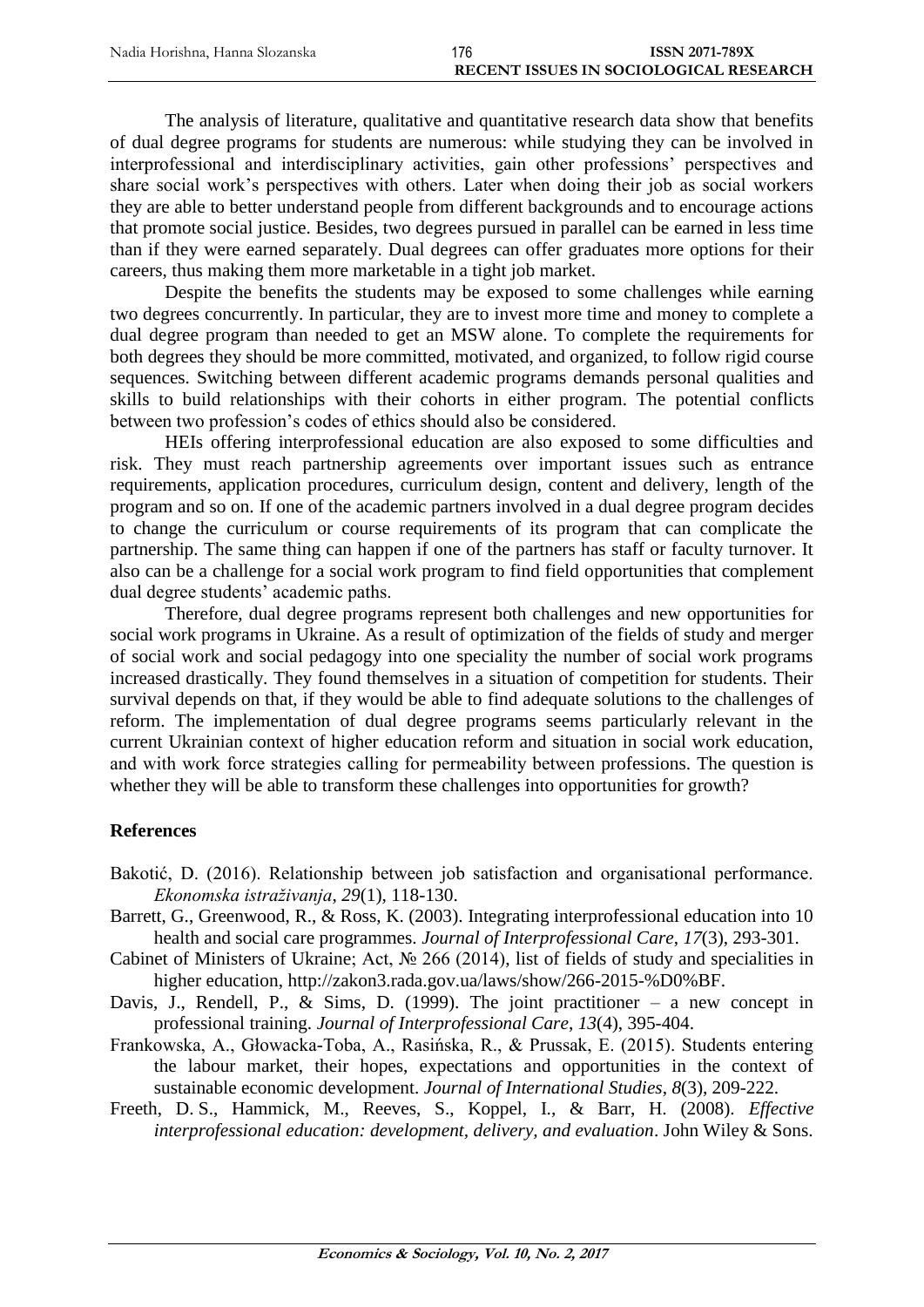- Hartford, M. E. (1976). The MSW-MPA dual degree program in gerontology: A new model for the preparation of social work administrators. *Journal of Education for Social Work*, *12*(3), 51-58.
- Higher Education in Ukraine: Briefing Paper (2015). B. Counsil (ed.).
- <span id="page-12-6"></span>Information system "Competition" (2015). <http://vstup.info/>
- Ivanytska, S. B., Morohovets, I. A. (2015). *The problem of unemployment of young people of Ukraine*. http://www.economy.nayka.com.ua/?op=1&z=4325.
- Jayaratne, S. (2008a). Dual degree programs. In: D. a. N. Y. N. P. a. O. U. P. Washington (ed.), *Encyclopedia of social work*, *2*, 85-89), Washington, DC and New York: NASW Press and Oxford University Press.
- <span id="page-12-7"></span>Jayaratne, S. (2008b). Dual degree programs. *Encyclopedia of social work*, *20*, 85-89.
- <span id="page-12-4"></span>Johnston, G, & Banks, S. (1999). Interprofessional learning modules at Dalhousie University. *The Journal of health administration education*, *18* (4), 407-427.
- <span id="page-12-0"></span>Kashyn, A, Polshchykova, Y, Sahno, Y. (2015). [Graduates of the Ukrainian universities](http://www.yourcompass.org/docs/Employees%20on%20University_Graduates.pdf)  [through the eyes of employers](http://www.yourcompass.org/docs/Employees%20on%20University_Graduates.pdf) – Compass, <http://www.yourcompass.org/docs/> Employees%20on%20 University\_ Graduates.
- Lukashevych, M. P., Myhovych, І. I. (2002). *Theory and methods in social work*. MAUP.
- McClelland, R. (1985). Joint degrees: do they strengthen or weaken the profession? *Journal of Social Work Education*, *21*(1), 20-26.
- Miller, S. E., Hopkins, K. M., & Greif, G. L. (2008). Dual degree social work programs: Where are the programs and where are the graduates? *Advances in Social Work*, *9*(1), 29-43.
- <span id="page-12-3"></span>Minister of Education and Science in Ukraine (2015). *Conformity Table of fields of study and specialities in higher education*, http://mon.gov.ua/usi-novivni/novini/2015/11/17/ zatverdzheno-tabliczyu-vidpovidnosti-pereliku/.
- Moxley, D. P., & Washington, O. G. (2015). Concepts Unifying Social Work and Nursing Collaboration in Practice with Vulnerable Populations. *Practice*, 1-18.
- Nelson-Becker, H. B. (2005). Does a dual degree make a difference in social work: An empirical study. *Journal of Religion & Spirituality in Social Work: Social Thought*, *24*(1-2), 111-124.
- Nugaras, J., & Ginevičius, R. (2015). The strategic assessment of networking of a higher education institution. *Ekonomska istraživanja* (*Economic research*), *28*(1), 31-44.
- <span id="page-12-5"></span>On higher education (2014), [http://zakon4.rada.gov.ua/laws/show/1556-18.](http://zakon4.rada.gov.ua/laws/show/1556-18)
- Pérez-Bustamante Ilander, G. O., Marques, C. S., Jalali, M. S., & Ferreira, F. A. (2016). The impact of continuous training in small and medium enterprises: Lessons from an industrial case analysis. *Journal of Business Economics and Management*, *17*(2), 234- 250.
- Powell, J., Dosser, D., Handron, D., McCammon, S., Temkin, M. E., & Kaufman, M. (1999). Challenges of interdisciplinary collaboration: A faculty consortium's initial attempts to model collaborative practice. *Journal of Community Practice*, *6*(2), 27-48.
- Reardon, C. (2009). Connecting social work with other disciplines. *Social Work Today*, *9*(5), 16.
- <span id="page-12-1"></span>Reardon, Ch. (2009). Dual Degree Programs – Connecting Social Work with Other Disciplines. *Social Work Today*, *9*(5), [http://www.socialworktoday.com/archive/](http://www.socialworktoday.com/archive/%20092109p16.shtml)  [092109p16.shtml](http://www.socialworktoday.com/archive/%20092109p16.shtml)
- Ruth, B. J., Wyatt, J., Chiasson, E., Geron, S. M., & Bachman, S. (2006). Teaching notes: social work and public health: comparing graduates from a dual-degree program. *Journal of Social Work Education*, *42*(2), 429-439.
- <span id="page-12-2"></span>Second Higher Education, http://antibotan.com/file.html?work\_id=524643.
- Services for job seekers and employers, [http://rabota.ua/б,](http://rabota.ua/б) http://www.jobs.ua/ukr/.